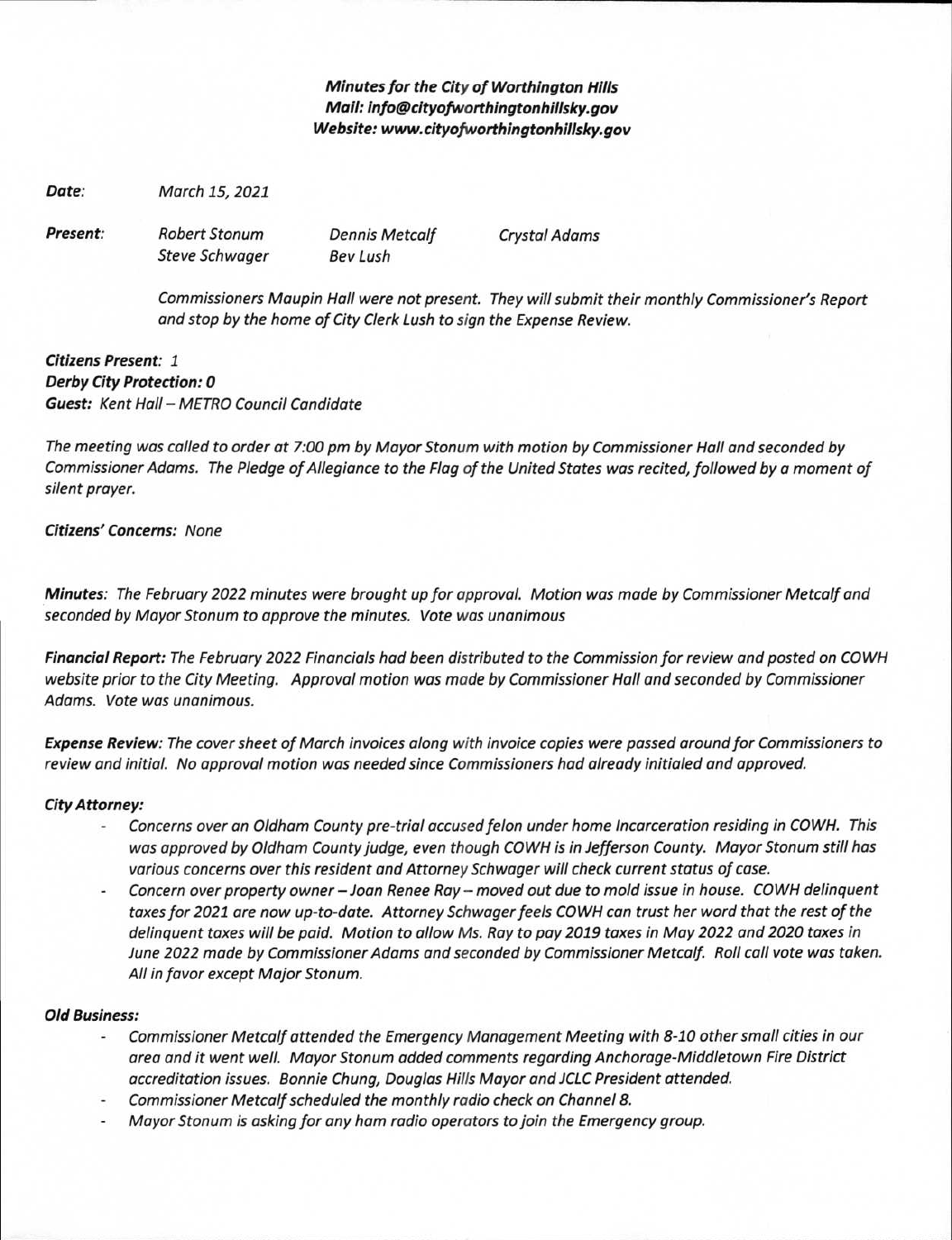#### **New Business:**

- Commissioner Adams and Mayor Stonum discussed repaving some areas in COWH. It ws suggested to wait until the price of asphalt drops.
- Mayor Stonum brought up the annual audit issue. The FY 21 Audit is completed. FY 2022 on requires a financial statement be submitted. Annual Audit will be required in FY 2023. To prepare the FY 2023 Audit, CPA's will need to look at FY 2022 so Mayor Stonum suggested that COWH stick with doing an annual audit each year instead of financial statements. Estimated costs either way would total \$14,000. Doing annual audit would keep us on track. Would need DLG's approval to opt out. Motion to opt out of financial statement for FY 2022 and do an audit instead was made by Mayor Stonum and seconded by Commissioner Adams. Voting was unanimous.

## **Commissioner Reports:**

## **Road Commissioner Adams:**

- Will participate in the radio checks with Commissioner Metcalf and everyone tonight March 15th.
- There were no citizen inquiries via phone or email this month.
- Drove the roads of COWH to check for cracks and potholes.
- MowBetter KY took care of the roads on March 11th. Invoice for this service was sent during this period and is on this month's Expense report.

## **Utilities Commissioner Maupin:**

# **Safety Commissioner Metcalf:**

- Went to P.O. with Mayor Stonum on several occasions.
- Drove the City at various times including late night.
- Went to storage area with Mayor Stonum on one occasion.
- Attended a pipeline class on 3/9/22.
- Attended an Emergency Management meeting on 3/15/22.
- Will conduct radio checks after 3/15/22 meeting using channel 8.
- Issued parking permits for two locations.

### **Property Commissioner Hall:**

2-22-22 took a call from Charles Grimely, owner of 4001 Northumberland. Mr. Grimley wanted to know if the city was responsible for the drop off at the end of his driveway in the skirt between the driveway and the street. He is concerned that he could drive off the driveway and damage his car. I explained to him that he can contact a concrete company and widen his driveway. This is not going to change the fact that his driveway was poured flat by a previous home owner and does not follow the contour of the land.

### **Citizen Concerns: None**

The meeting was adjourned at 7:40 pm with a motion by Commissioner Hall and seconded by Commissioner Adams.